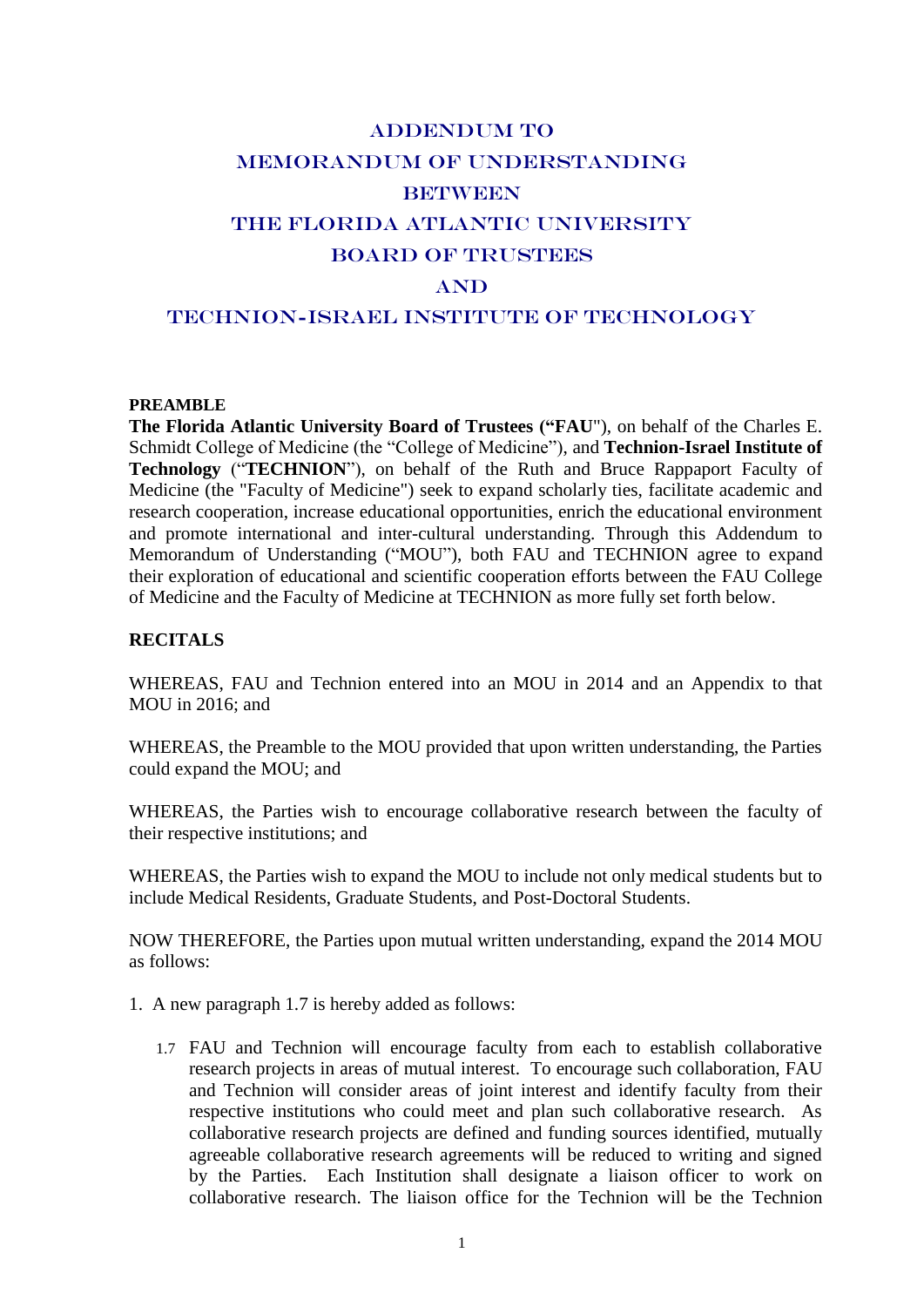International School. The liaison office for the FAU College of Medicine will be its Office of Medical Education.

2. The introduction to paragraph 2 "Visiting Students" is hereby deleted and replaced with the following:

**VISITING STUDENTS.** The Parties contemplate various opportunities for students of each Institution to engage in research, academic and clinical experiences at the other Institution, through the development of student exchange programs, transfer/split program opportunities and joint degree programs between the Parties. Visiting Students will include Medical Students, Medical Residents, Graduate Students, and Post-Doctoral Students.

 3. The remainder of Article 2 as well as all other sections of the MOU and Appendix remain unchanged and in full force and effect.

#### **Signed on behalf of**

#### **FLORIDA ATLANTIC UNIVERSITY BOARD OF TRUSTEES**

# **TECHNION-ISRAEL INSTITUTE OF TECHNOLOGY, Ruth and Bruce Rappaport Faculty of Medicine**

| Dr. John Kelly | Prof. Adam Shwartz                     |
|----------------|----------------------------------------|
| President      | <b>Senior Executive Vice President</b> |
| Date:          | Date:                                  |

Prof. Hagit Attiya Executive Vice President for Academic Affairs Date: \_\_\_\_\_\_\_\_\_\_\_\_\_\_\_\_\_\_\_\_\_\_\_\_\_\_\_\_\_\_\_

\_\_\_\_\_\_\_\_\_\_\_\_\_\_\_\_\_\_\_\_\_\_\_\_\_\_\_\_\_\_\_\_\_\_\_\_\_

Prof. Shimon Marom Dean, the Ruth and Bruce Rappaport Faculty of Medicine Date: \_\_\_\_\_\_\_\_\_\_\_\_\_\_\_\_\_\_\_\_\_\_\_\_\_\_\_\_\_\_\_

\_\_\_\_\_\_\_\_\_\_\_\_\_\_\_\_\_\_\_\_\_\_\_\_\_\_\_\_\_\_\_\_\_\_\_\_\_\_